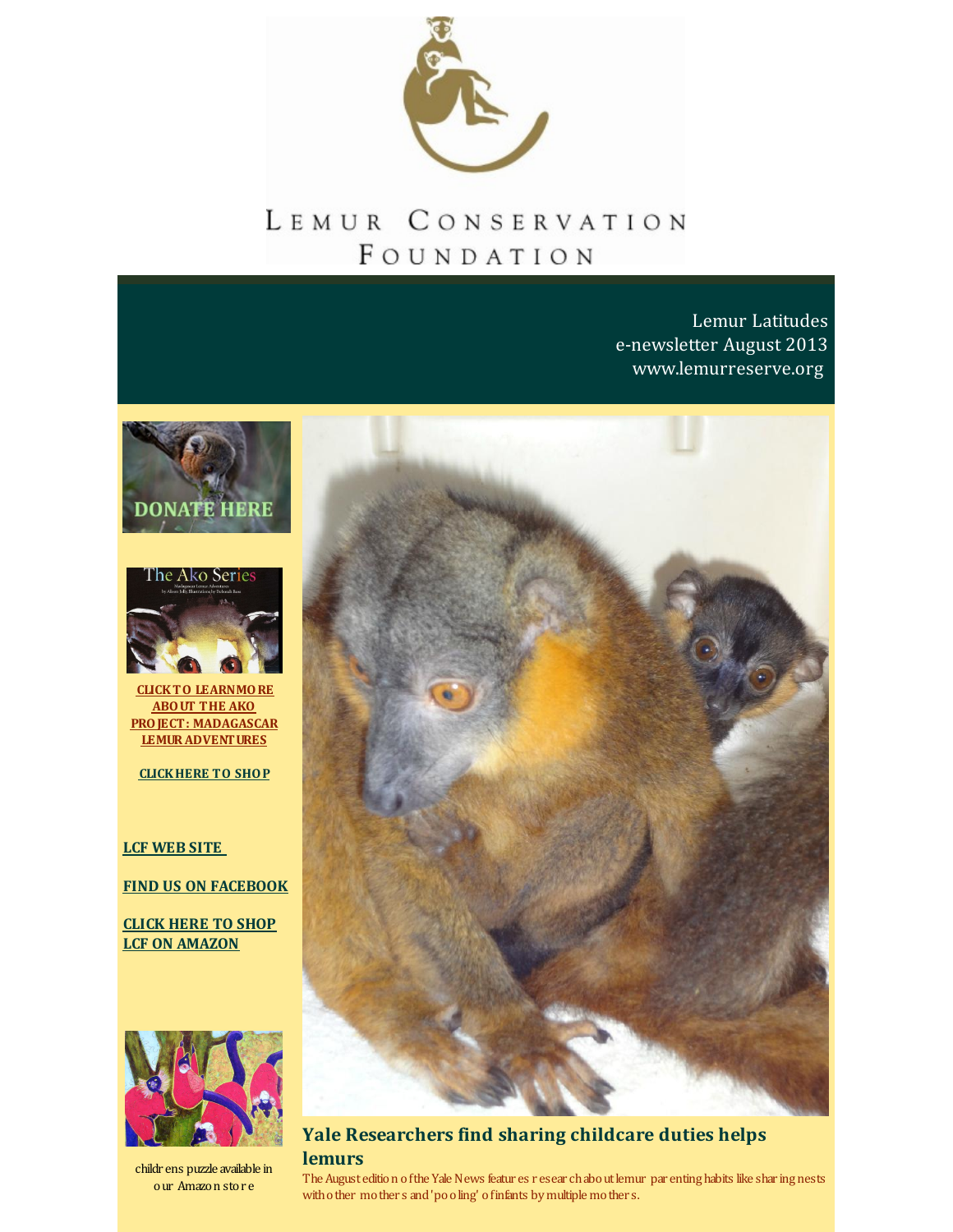

'Mother s that cooper ate have more time to eat and take care of themselves and, in turn, their offspr ing ar e mor e likely to sur vive," saidBr endaBr adley, assistantpr ofessor ofanthr opology andco-author ofthe study.

"Andsome mothers - but not all - endup moving in and creating communal nests to cooper atively r aise offspr ing," saidAndr eaBaden, postdoctor alr esear cher andfir stauthor ofthe study. "While two or thr ee mother s ar e offfulfilling other needs, like for aging andsocializing, onewillstay behind to babysit and protect infants in the nest, including those that are nother own."

**Join Our [Mailing](http://visitor.r20.constantcontact.com/email.jsp?m=1110407556333) List!** Yale r esear cher s notonly obser vedlemur behavior in thewildbut conductedgenetic tests on the lemur s to deter mine whether the nest shar er s wer e r elated and simply cr eating asort of family compound. Intriguingly, non-r elatives and kin both share nests.

#### **[CLICKHERE](http://r20.rs6.net/tn.jsp?f=001eqrCVjy5H7n3cBfFb77qtb5E9k8Pxn3LED523PR4qbdpmJ_ZIll_yGD7-asQzCpR9YkqEkesHqOMxRjYnxETBcQ3d-8saq2glPPwB8fSKbC-eNcbArqG1uHWOpJKEZHRs91hQlI_OLv5-6-xpfrHhvjqvyH_iOQ4gWXdK-aF4S40rORHp_J4t3RrX29a4HqbBBFB2FvHU9KJqa7dk9lvVOUB1cvwl41cTGKRbvuycIeV2sIQhl_sFxY3OZd1ZeL_nTfGs_HSkKx-L6e_Xt27voZC1eiZ3FfvWTSZQkw3lpZJs9RPyI6gXRFf2VAuvo3l&c=&ch=) TO READ THE ARTICLE**



#### **LCF Intern Research Projects**

Didyou know that, in addition to their hardwork in animal husbandr y or other special focus ar eas, our LCF interns conduct some inspir ing andimpor tant r esear chatthe LCF MyakkaCity Lemur Reser ve?

Alison ZakstudiedMongoose par enting, withspecialinter estin paternalcontr ibutions to lemur infant development:

Ms. Zak's project is intended to increase under standing of mongoose lemur infant development and par entalcar e. No pr ior r esear chhas focusedon these aspects ofthis species' life histor y. To accomplish her r esear ch go al Ms. Zak used basic behavior al data to develop an activity budget and explor edthe extentto whichmongoose lemur males ar e involvedin the car e oftheir infants compar ed with females. She observed infants in their family groups for per iods of time and noted the fr equency ofspecific behavior s.

"The mongoose lemurs at the Myakka City reserve are housed in groups that take into consider ation the socialstructur e ofwildEulemur mongoz. In thewild, bondedmale-female pair s live in small, pr imar ilymonogamous gr oups withtheir immatur e offspr ing (Cur tis 1999). Pr imates consider edto be monogamous often exhibit char acter istics suchas pair -bonding, paternalcar e, and ter r ito r iality (Kleiman 1977). This project will assess the degree of paternal care in captive mongoose lemur s. Dir ectpaternalcar e behavior s include tr anspor ting, feeding, gr ooming, and defending, and agonistic aid (Kleiman 1977, Str ier 2007). According to the par ental care theory, a species with incr eased pater nal cer tainty should provide increased paternal care. (Moller 1998). Male mongoose lemur s living in monogamous pair s have incr easedpaternalcer tainty andwould ther efor e benefit from dir ectly par ticipating in the car e of their offspring. So, it can be suggested that male mongoose lemur s will spend a significant amo unt of time par ticipating in pater nal car e, though the mother is still the primar yprovider of infant care. Data on adult and infant behavior, par ent-infant so cial inter actions and proximity will be collected and analyzed to assess the accur acy of this claim with r egardto Eulemur mongoz."

#### **CLICKHERE TO READ ABOUT [OTHERINTERNPROJECTS](http://r20.rs6.net/tn.jsp?f=001eqrCVjy5H7n3cBfFb77qtb5E9k8Pxn3LED523PR4qbdpmJ_ZIll_yGD7-asQzCpR62nUHaItUDe8umEqGEC-3nkCuGAL0zmoFxKj2ko-P5MjACjvUcCnNS24wAYe74Y-D_cpG0ye4Kr21fzyOvoA5Wmv7g0mApbghueBNX4Zcu3gGpEF1Onkmt7EW0QRCx7Oninno5wAGNx_luS-SG2qf_D0WqzIAUKg&c=&ch=) AT LCF**

Your suppor thelps LCF provide education oppor tunities for young scientists, and helps us ensure abright future for lemurs. **[DONATE](http://r20.rs6.net/tn.jsp?f=001eqrCVjy5H7n3cBfFb77qtb5E9k8Pxn3LED523PR4qbdpmJ_ZIll_yKoIjPRnMVFWmrGE8UiEfZYfCEev2L41-hBectemsLrCwAFJm09tLCkLja1dwWgUdEhwTlh3j-8MX5iugGSk67HrNoAgFEXesPj-MWZUIDgturONsEox1tqfvtb2z9FvYJBm7QK0T_28&c=&ch=) HERE** to support our education and conservation pr ogr ams.